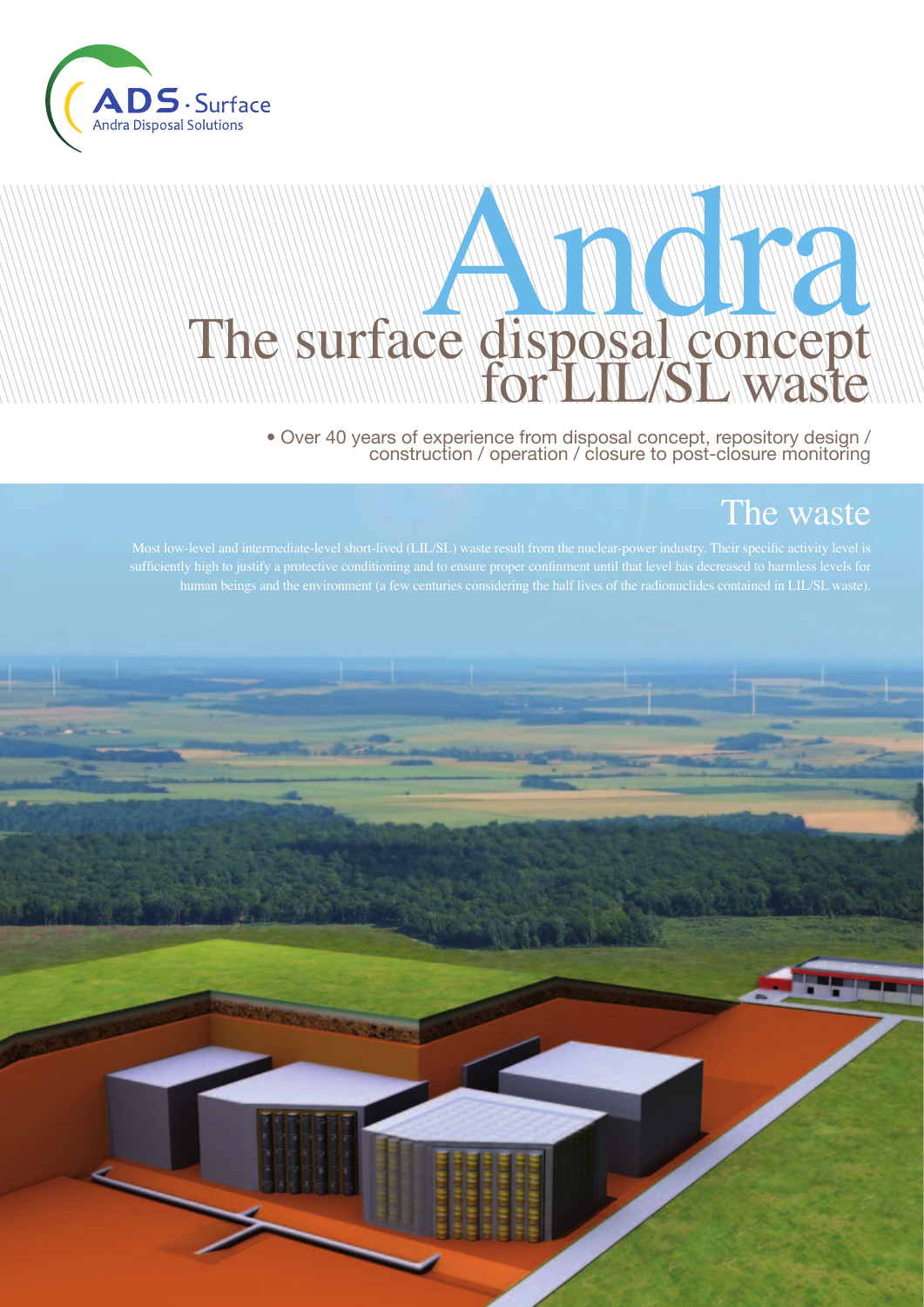## The basic disposal concept

**The disposal concept for such residues relies on a multi-barrier protec- tive system, each barrier being designed to fulfil different or redundant functions in order to delay or mitigate radionuclide transfers first into the environment and onwards to human beings.**



The originality of the concept pertains to its flexibility, since:

- **<sup>&</sup>gt;** it is adaptable to various geological environments and its overall performance may be guaranteed by modulating that of the engineered barriers, and
- **<sup>&</sup>gt;** it is suitable for the disposal of different types and sizes of waste packages, as long as their characteristics are consistent with acceptance criteria, which are de facto specific to each case.

#### **To provide its wide-ranging competences in the field of waste management and disposal, Andra offers multiple solutions, from consultancy and documents reviewing, to technology transfer and turnkey projects**

Containment



The safety of the disposal facility is guaranteed by the combination of the package, the concrete structures, the filling materials between

packages and the watertight clay cap that will be installed at the end of the operating lifetime of the facility. That layout also takes all natural risks into account. Lastly, all disposal structures are built away from any potential flood zones and from the highest possible level of the groundwater table.

#### **Disposal**

Concrete and metal packages are disposed of in slightly different structures. Once a structure is full, concrete packages are immobilised with gravel, whereas metal packages are blocked in place by pouring concrete between them. Once a disposal structure is filled, it is closed by a reinforced concrete slab, overlaid by an impervious plastic membrane in order to ensure the water-tightness of the disposal facility. Ultimately, a final cap will be installed in order to protect disposal structures against external aggressions.

#### **Monitoring**

A network of underground drifts has been built under the disposal structures. A first piping network collects rainwaters from empty structures that are not in service and directs them towards the storm basin located on site. The second piping network constitutes the so-called "separative gravity network" and collects any seepage water that may migrate through the disposal structures and would direct them towards an external treatment plant, in case of contamination.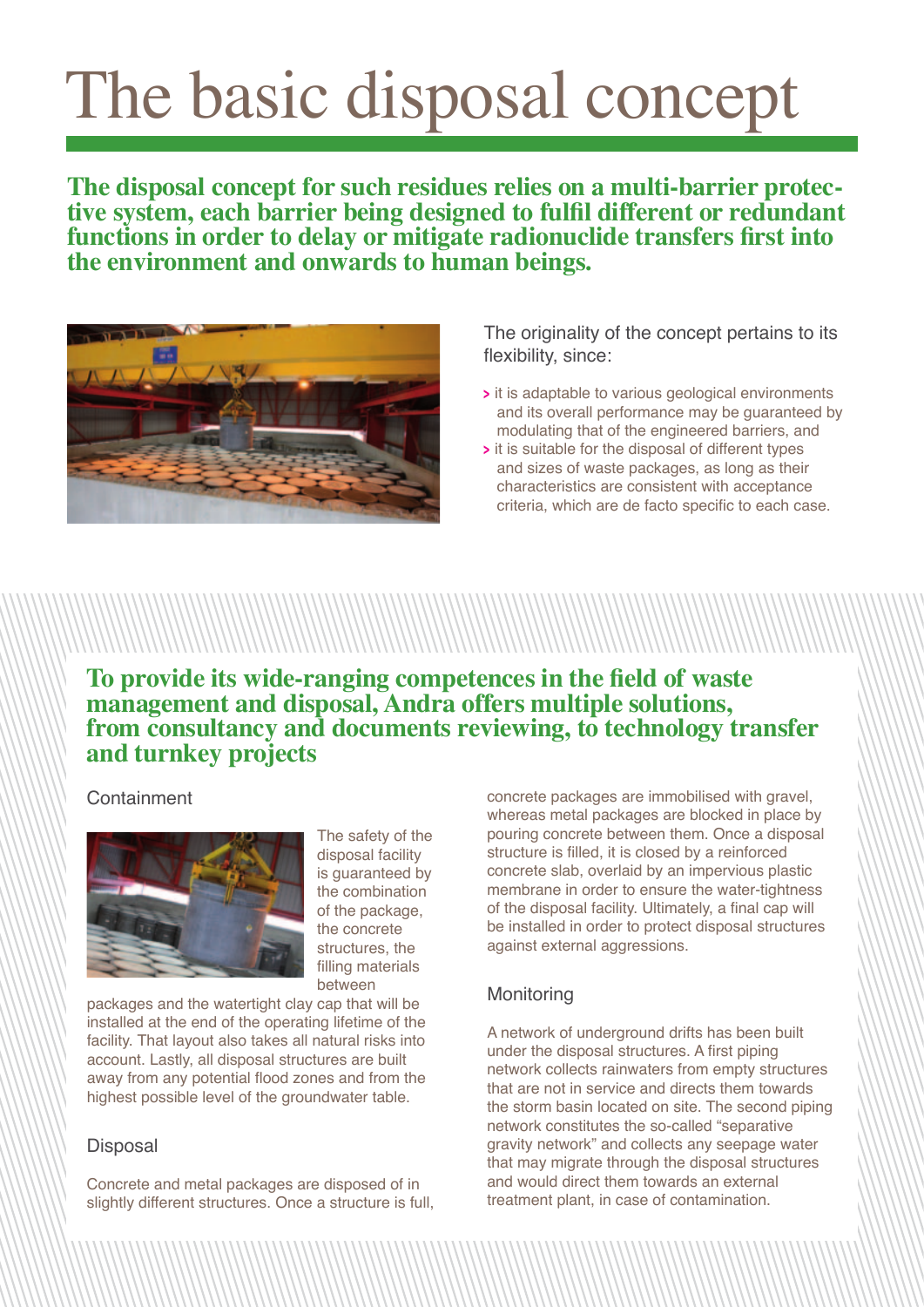### The French disposal facility for low- and intermediatelevel waste (CSFMA)

**The disposal concept developed by Andra consists in isolating radioactive materials from the environment during the required time for their radioactive content to decay until the impact of the disposal facility reaches a level comparable to the impact of naturallyoccurring radiation.**

In order to prevent the dispersion of radioactive elements into the environment, the three following barriers have been designed to isolate the waste:

**<sup>&</sup>gt;** the waste package **1** in which the waste is embedded within a concrete, polymer or bitumen matrix; the disposal structures, the network of underground drifts and the final cap, **2** and the geological environment of the site: **3** an impermeable clay layer overlaid by a layer of draining sand (on which the disposal structures are built) constitutes a natural barrier in case of accidental releases of radioactive elements towards the groundwater table.